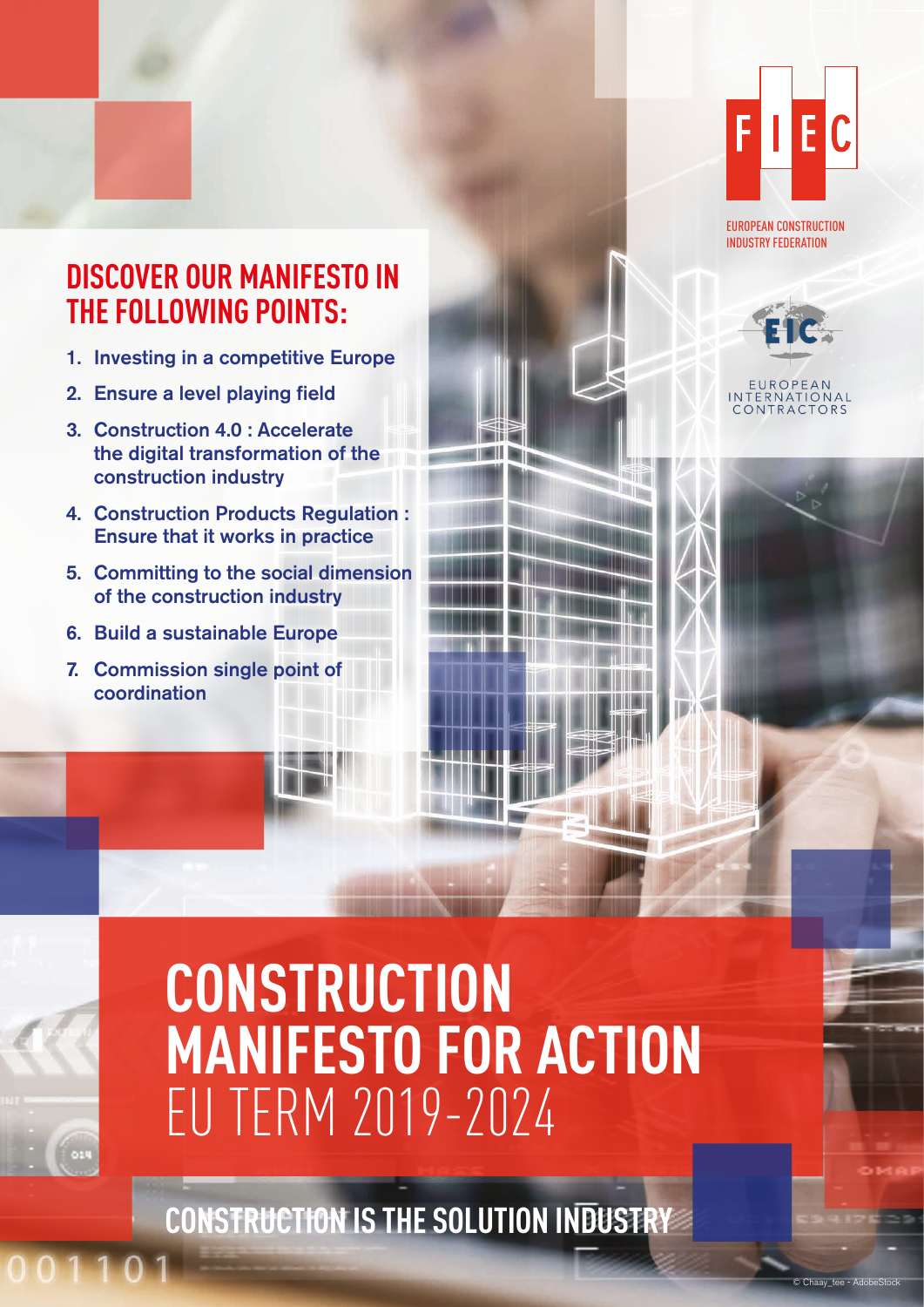#### INVESTING IN A COMPETITIVE EUROPE 1

#### WHY?

- $\blacksquare$  Investment is needed for the well-being of citizens and the sustainable development of the European economy: transport, energy, education, housing, etc.
- The cost of non-investment is much higher than the cost of investment: it damages economic growth in the short term and competitiveness in the long term.

#### OUR MESSAGES AND REQUESTS TO THE EU INSTITUTIONS

- **Promote public and private funding traditional** and innovative instruments, incl. PPPs as well as "user/polluter pays" schemes – to facilitate projects with European added value.
- While safeguarding sound public finances, **allow greater flexibility in the Stability and Growth Pact**  when Member States implement EU policies and invest in infrastructure and building projects.
- **Ensure that infrastructure maintenance** is taken into account in the relevant EU legislation, funding programmes and the Country Specific Recommendations.
- For better effectiveness of the limited resources, **adapt the global financial, fiscal and regulatory environment** accordingly, e.g. business loans, mortgages, reduced VAT, prudential rules for banks and insurers.
- Renew the European Parliament Intergroup on "Long-term Investment and Reindustrialisation".

#### ENSURE A LEVEL PLAYING FIELD 2

#### WHY?

 In public procurement, "buying cheap" by awarding to Abnormally Low Tenders (ALT) can ultimately be expensive.

#### OUR MESSAGES AND REQUESTS TO THE EU INSTITUTIONS

- Improve the 2014 Public Procurement Directives, so that all EU and non-EU contractors – **both private and state-owned companies** – respect the same rules. In particular, **fight against the award of contracts to ALTs** with mandatory thresholds for identification and verification, with the ultimate aim of eliminating such offers.
- **Ensure reciprocity in opening markets**, as well as respect of EU and national law, including rules on **State Aid** and on **reserved funds**, by all enterprises working in the Internal Market.

#### CONSTRUCTION 4.0: ACCELERATE THE DIGITAL TRANSFORMATION OF THE CONSTRUCTION INDUSTRY 3

#### WHY?

- Digital construction will help to achieve many of the EU's main policy goals: digital economy, energy efficiency, circular economy, climate change mitigation and adaptation, health and safety etc.
- Digital construction is an enabler for more efficient processes and elimination of errors and delays, as well as for a sustainable built environment. In order to accelerate the transition, new methods need to be adopted. Data is fundamental to digitalisation and new challenges are emerging, creating both opportunities and risks, for both contractors and their clients.
- The development of Smart Cities, which are necessary for the ongoing increase in city dwelling, depends on a swift and complete uptake of digital construction along the value chain.

#### OUR MESSAGES AND REQUESTS TO THE EU INSTITUTIONS

- **Make "construction" a priority sector** for relevant EU programmes, e.g. the Digitising European Industry initiative, so that digital construction can be accelerated and **its potential contribution to other EU policy goals achieved.**
- **Develop data policies** that ensure open access to data (subject to EU data protection regulations) and interoperable systems.
- Continue programmes aimed at stimulating the creation of **Smart Cities** and ensure that there is coherence between EU policy and legislation on Smart Cities and all relevant EU policy and legislation that has an impact on digital construction.

#### CONSTRUCTION PRODUCTS **REGULATION (CPR): ENSURE THAT** IT WORKS IN PRACTICE 4

#### WHY?

- CPR does not achieve legal certainty for contractors, because there are regulatory gaps increasing contractors' liability risks.
- More than 100 harmonised European standards under the CPR have been **blocked for citation in the Official** Journal of the European Union by the European Commission. This is creating major problems for users.

#### OUR MESSAGES AND REQUESTS TO THE EU INSTITUTIONS

- **The Commission, together with the Member States** in the Standing Committee on Construction must ensure that **regulatory gaps are compensated for**, if necessary by national rules.
- The Commission needs to find rapid solutions to **eliminate the backlog of uncited standards** so that they can be relied upon, ensuring **legal certainty.**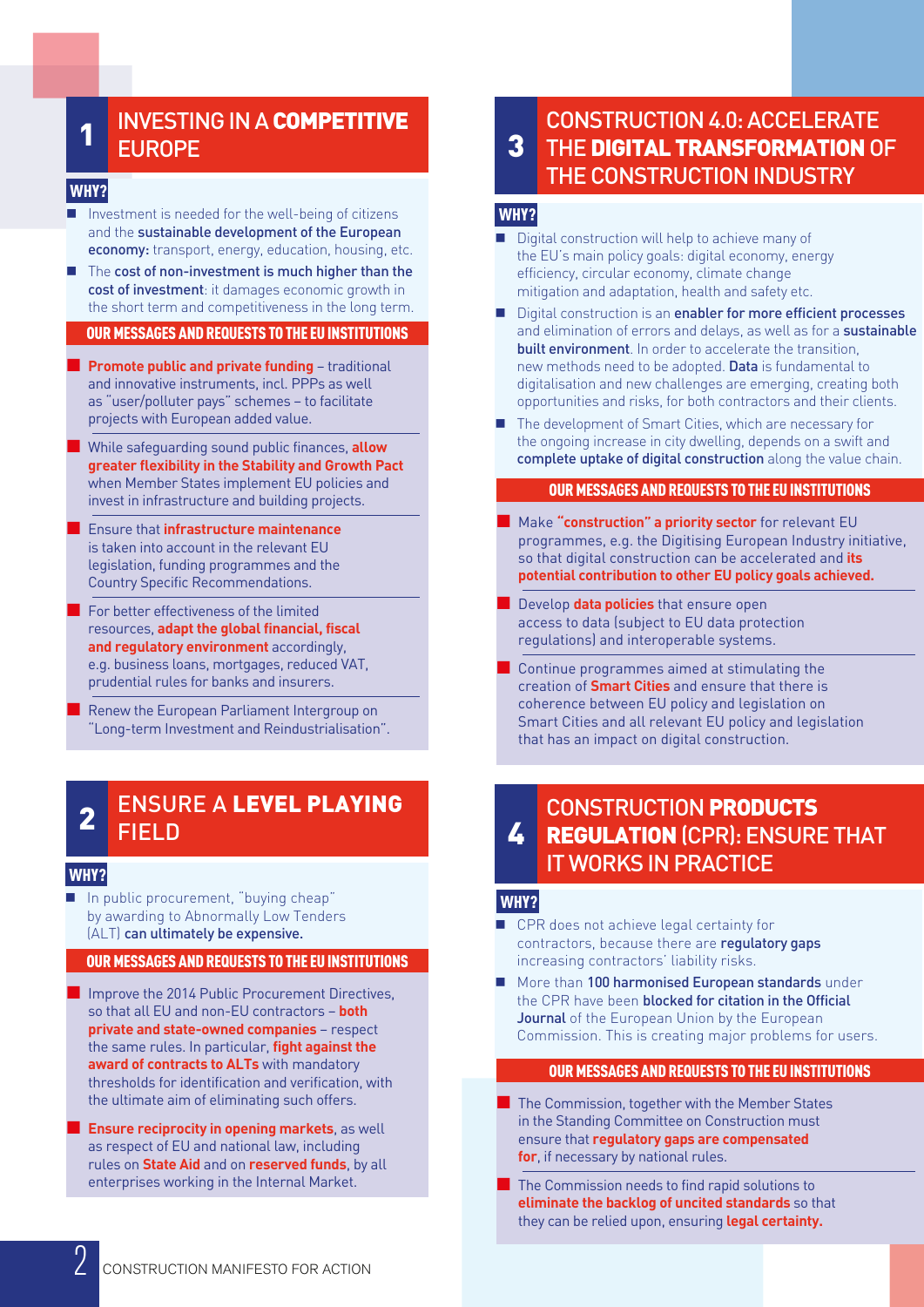### SOCIAL DIMENSION OF THE CONSTRUCTION INDUSTRY 5

#### WHY?

- Construction companies in several Member States cannot find enough workers with the required skills for now and the future, in spite of the high levels of unemployment in the EU, particularly amongst young people.
- Proper implementation and enforcement of the existing legislation is critical, to ensure a level playing field amongst companies and the application of the relevant employment and working conditions for their workers.
- The "zero accidents" target in the field of Occupational Safety and Health must remain the main objective for a well-functioning labour market.
- As the officially recognised EU social partner for the construction industry, representing employers, FIEC believes in a constructive EU sectoral Social Dialogue with the EFBWW, representing the workers, respecting national labour market conditions and the autonomy of the national social partners.

#### OUR MESSAGES AND REQUESTS TO THE EU INSTITUTIONS

- Promote and support cooperation with and between concerned stakeholders, in order to **update existing training schemes** on a regular basis to take account of technical developments and innovation, including digitalisation.
- Promote and support tools and initiatives for **strengthening the mutual recognition of qualifications**, without lowering standards, in order to facilitate the mobility of services, students and workers within the Internal Market.
- Foster **investment in initial and lifelong training,**  as well as **apprenticeship** schemes, amongst other things by means of the EU Semester.
- **Continue the fight against fraudulent practices** by ensuring the correct application and enforcement of EU legislation regarding cross-border provision of services and by facilitating administrative cooperation between administrations.
- Support initiatives aimed at **developing a culture of prevention** amongst construction companies and workers and at **strengthening Occupational Safety and Health**, taking into account specific sectoral circumstances.
- **Facilitate and support Social Partners' initiatives.**
- The EU must rigorously **respect the principle of subsidiarity** and the competences of the Member States **in labour-related issues**, in particular regarding collective bargaining.

#### COMMITTING TO THE **BUILD A SUSTAINABLE** EUROPE 6

#### WHY?

- Climate change poses a significant risk to buildings and infrastructure as new and worsening natural disasters threaten to compromise structures that were built before such hazards were apparent. New and existing buildings and infrastructure need to be climate-proofed.
- The switch to a Circular Economy needs to be accelerated, because natural resources, many of which are often used in construction, are being depleted. At the same time, toxic and/or non-reusable materials cannot be recycled, meaning that they end up as waste. The lack of **suitable recycling facilities** close to construction sites is also an obstacle to recycling.
- Energy efficiency measures have dominated recent legislative work programmes, but the emphasis on energy has taken such a priority, that other building improvements – sometimes essential – have been neglected. Recent such cases have resulted in disastrous consequences, with the loss of the intended benefits of the renovation.

#### OUR MESSAGES AND REQUESTS TO THE EU INSTITUTIONS

- **E** Ensure that research into climate change also covers the development of **innovative construction methods** aimed at climate-proofing buildings and infrastructure. Relevant EU programmes should also continue to fund the **implementation of research results** into real-life application.
- When introducing mandatory targets in waste legislation and other relevant Circular Economy policies, take into account **potential trade-offs**  between emissions generated when transporting demolition waste to available recycling facilities (often located far from the site) and the actual benefit of recycling. Take into account also that many existing buildings in Europe contain toxic materials that were **permitted at the time of construction**, which cannot be recycled and need to be disposed of safely.
- Instead of focusing only on energy efficiency, switch to **holistic renovation**, that ensures that other problems are solved during deep renovation, resulting in structurally sound, healthy, accessible and energy efficient buildings.

## **SINGLE POINT OF COORDINATION**

#### WHY?

■ Construction related issues are being addressed in many different DGs of the EU Commission, which often makes **coordination** very difficult.

#### OUR MESSAGES AND REQUESTS TO THE EU INSTITUTIONS

**Mandate a Vice-President** of the European Commission with the task of **ensuring efficient and co-ordinated collaboration** of all DGs concerned across the entire Commission.